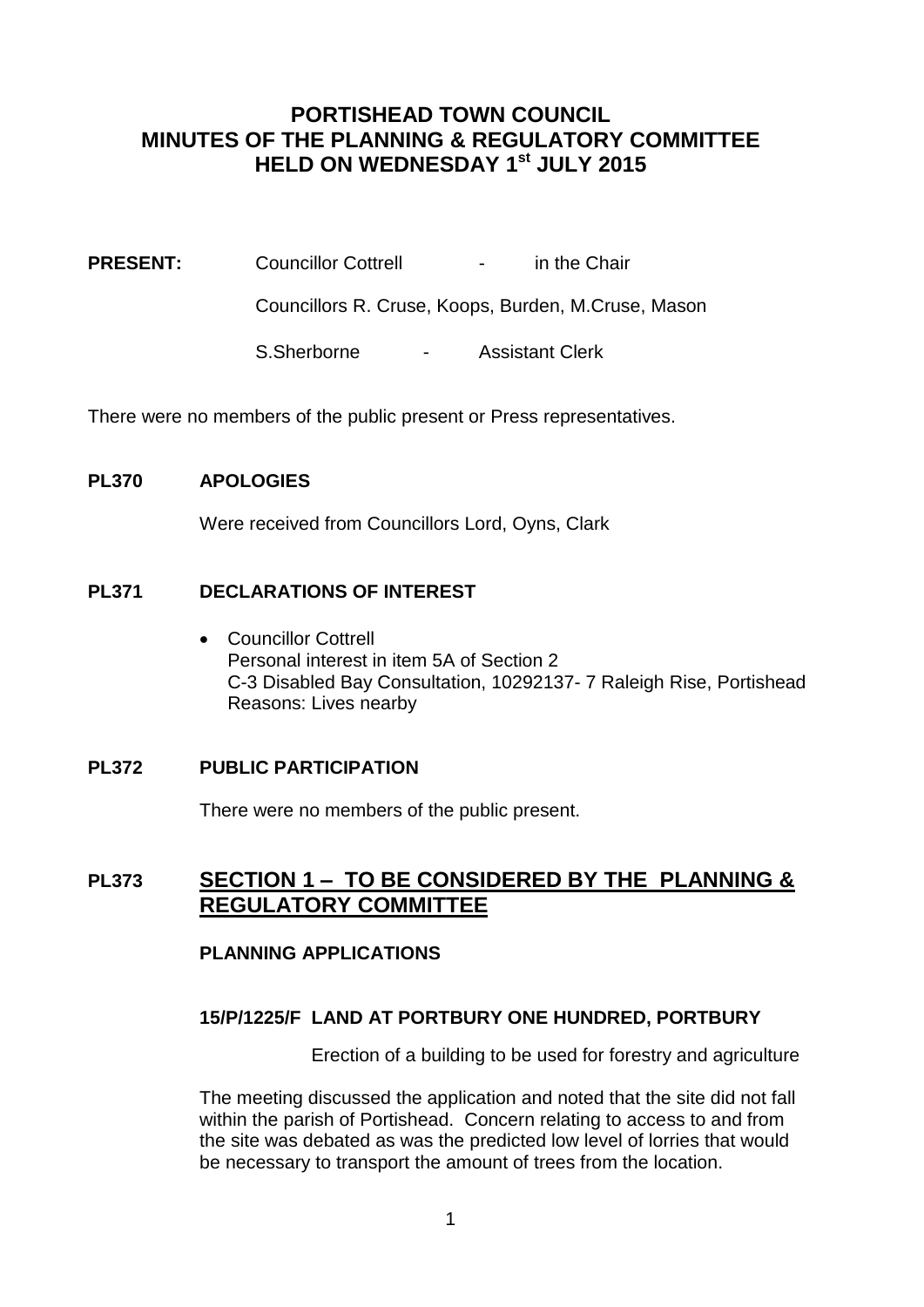The meeting noted the on-line objections and the comments made by Portbury Parish Council.

Councillor Burden proposed no comment.

Councillor R. Cruse seconded the proposal.

Vote recorded: majority in favour

#### **RESOLVED that**

No comment.

## **15/P/1303/F 19 HILLSIDE ROAD, PORTISHEAD, BS20 8EW**

Construction of dormer, raise height of kitchen replacement of render finish with Cotswold stone slips fixed to existing masonry to all elevations, replacement of windows and doors to front elevation, removal of gallery window, to rear, and infilling of recess with roofing to match existing, provision of 2 No. roof lights to new dressing room, lowering of chimney stack to beneath existing roofline and extend roof over to match existing

The meeting noted that there were no on-line comments. A discussion took place regarding the proposals to replace the existing render, which is in keeping with other properties close-by and changes to the chimney stack.

It was felt that the property is so far back from the road and it is on a large plot, so the proposed changes should not have a significant impact.

Councillor Mason proposed no objection.

Councillor Cottrell seconded the proposal.

Vote recorded: all in favour

### **RESOLVED that**

No objection

#### **15/P 30 BEACH ROAD WEST, PORTISHEAD, BS20 7HU /1348/MMA**

Variation of condition 1 of planning approval 15/P/0627/MMA (Minor material amendment to 11/P/0398/F - (Proposed two storey rear extension to existing house plus pool enclosure) to install a first floor within pool enclosure for games room (part retrospective)) to allow provision of first floor gable glazing and relocation of plant room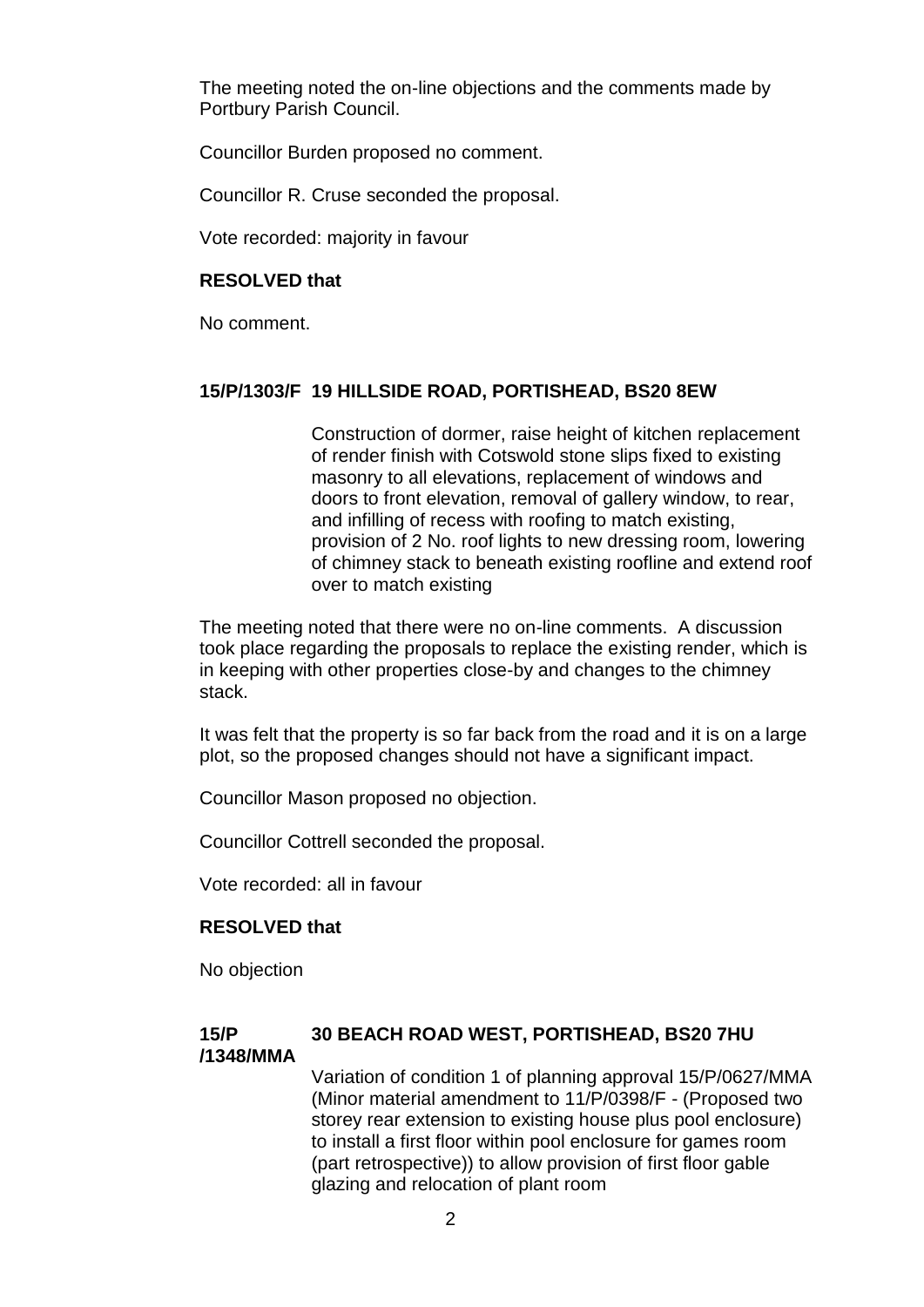Councillor R. Cruse asked the Assistant Clerk the following question. In the past Portishead Town Council has not been able to make a comment regarding a planning application that is anything to do with a Town Council member. This application is a neighbour of Councillor Pasley. Are the Town Council permitted to make a comment? The Assistant Clerk stated that she believed the Town Council could make a comment. If Councillor Pasley had been present at the meeting he would have had to declare an interest and leave the room whilst the matter was discussed by the Committee.

*Assistant Clerk note: The Assistant Clerk will confirm this process in due course.*

The meeting noted that there were no on-line comments in relation to this particular application and that the Town Council made a comment of **'***no objections – subject to no valid objections from neighbours'* to the earlier application on this site – 11/P/0398/F.

The on-line plans detailing the external Plant room for the swimming pool were viewed and the possibility of noise impacting on neighbours was discussed.

Councillor Koops proposed no objection subject to no valid objection from neighbours.

Councillor R Cruse seconded the proposal.

Vote recorded: all in favour

**RESOLVED that** no objection subject to no valid objection from neighbours.

#### **15/P/1350/F 62B HIGH STREET, PORTISHEAD, BS20 6EH**

Erection of a first and second floor maisonette with access stairs shared with existing first floor flat

The meeting noted the on-line plans and that there were no objections. Concern in respect to parking was discussed.

Two proposals were made firstly by Councillors Burden and M. Cruse to make no comment but this was not initially supported.

Councillor Koops proposed objecting on the grounds of having reservations in respect to parking. Councillor Mason seconded this proposal but this too was not supported by a majority vote.

Councillor Burden resubmitted his proposal – no comment.

Councillor R. Cruse seconded the proposal.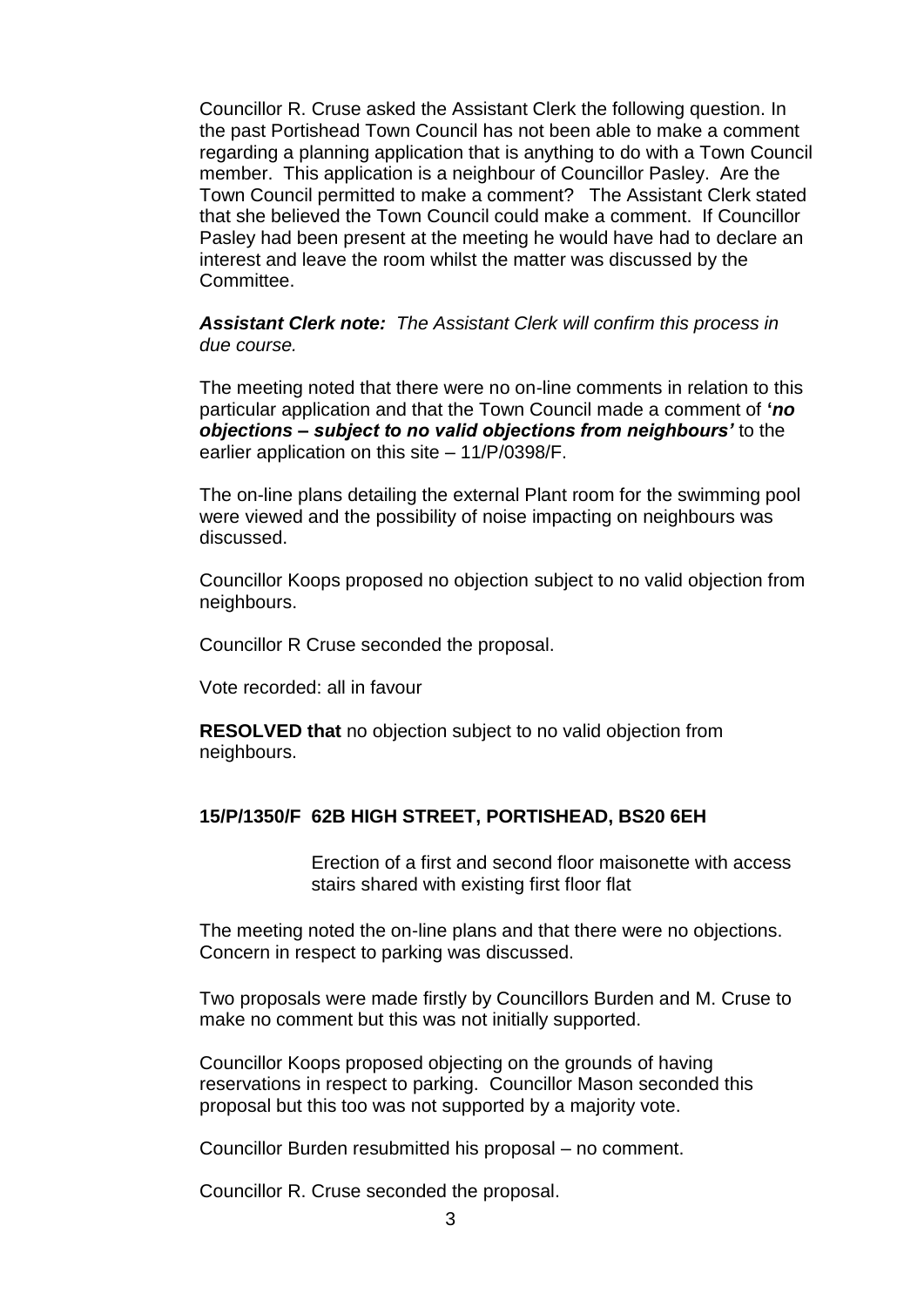Vote recorded: majority in favour, 1 abstention – Councillor Koops

**RESOLVED that** no comment

# **SECTION 2 PLANNING MATTERS (RECOMMENDATIONS TO TOWN COUNCIL)**

## **PL374 OTHER PLANNING MATTERS**

### **A. C-3 DISABLED BAY CONSULTATION 10292137 – 7 RALEIGH RISE, PORTISHEAD**

The meeting considered the plan detailing the proposed location of the disabled parking bay and took account of the completed checklist on which it is noted that there is on-street parking available at the address. Several concerns were discussed in relation to the slope of the road and the proposed site being near to a tight bend in the road.

The meeting empathized with the applicant but could not support the provision of a disabled bay due to there being sufficient space to modify the property driveway and there already being ample space to park in the road.

Councillor Koops proposed objecting on the grounds that there is adequate parking in this location and no need for designated parking.

Councillor Burden seconded the proposal.

Vote recorded: all in favour

### **RECOMMENDATION**

To object on the grounds that there is adequate parking in this location and no need for designated parking.

## **B. METROWEST PHASE 1 CONSULTATION ON PORTISHEAD BRANCH LINE**

The meeting briefly discussed the Metrowest Phase 1 consultation now open to the public until 3<sup>rd</sup> August 2015.

Councillor M. Cruse proposed that the Town Council notes the consultation.

Councillor Cottrell seconded the proposal.

Vote recorded: all in favour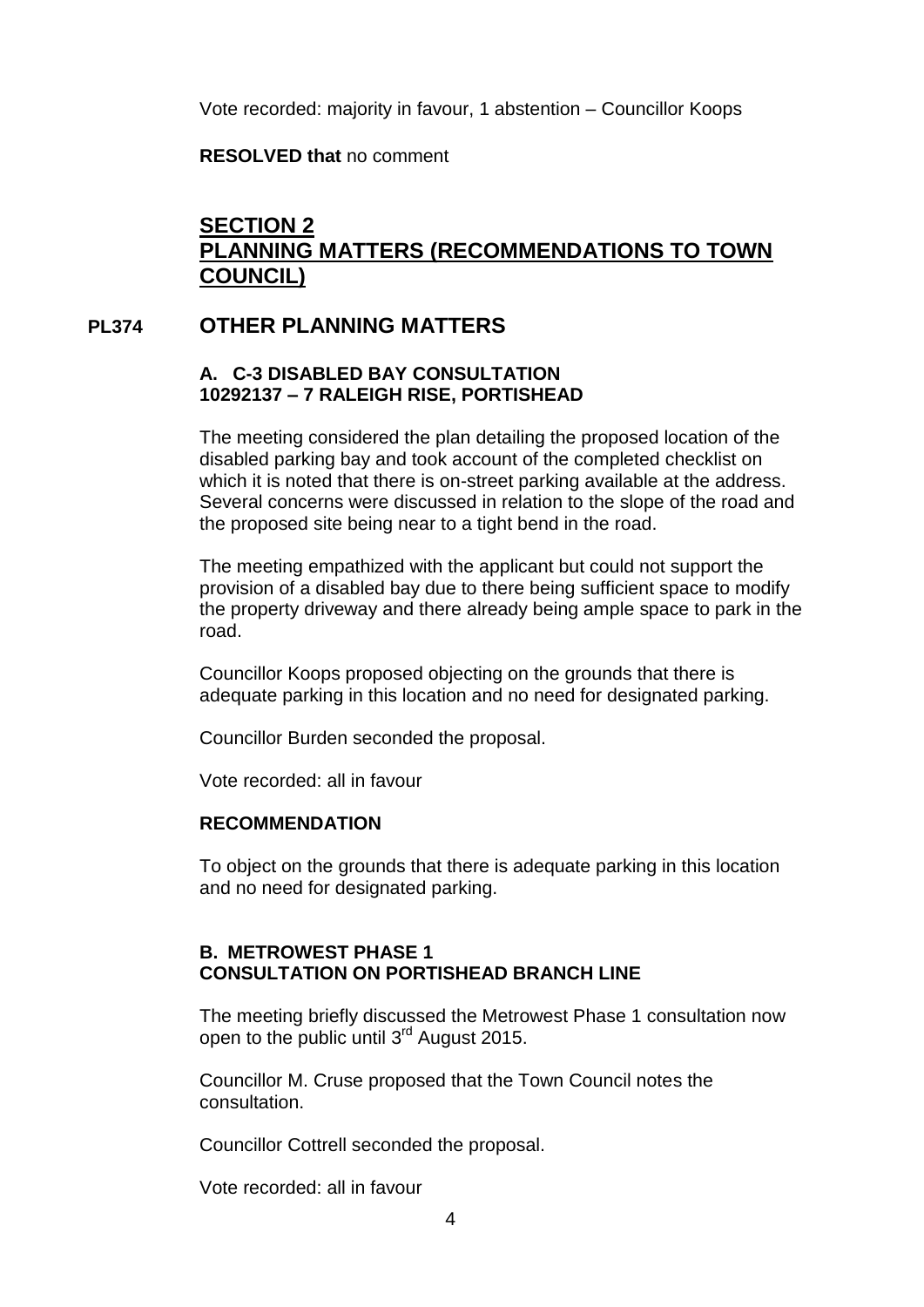*Assistant Clerk note: The meeting briefly discussed the Statutory Consultation notice the Town Council has received (the day after the Planning & Regulatory meeting Agenda was published) from The Planning Inspectorate dated 26th June 2015. Town Councillors had yet to scrutinise the documents and noted that Steve Penaluna, Principle Transport Policy Officer and James Willcock, Project Manager Metrowest Phase 1, will be attending the Town Council meeting on 8th July.*

#### **RECOMMENDATION**

The Town Council notes the consultation

# **PL375 SECTION 3 – DELEGATED CHAIRMAN DECISIONS**

## **PLANNING APPLICATIONS AS REPORTED BY THE PLANNING & REGULATORY CHAIRMAN**

Delegated decisions made by the Planning & Regulatory Chairman on the attached tables under delegated powers were noted.

Councillor Koops proposed accepting the delegated Chairman's decisions.

Councillor Mason seconded the proposal.

Vote recorded: all in favour

## **TREE APPLICATIONS AS REPORTED BY THE PLANNING & REGULATORY CHAIRMAN**

Delegated decisions made by the Planning & Regulatory Chairman on the attached tables under delegated powers were noted.

Councillor Mason proposed accepting the delegated Chairman's decisions.

Councillor M. Cruse seconded the proposal.

Vote recorded: all in favour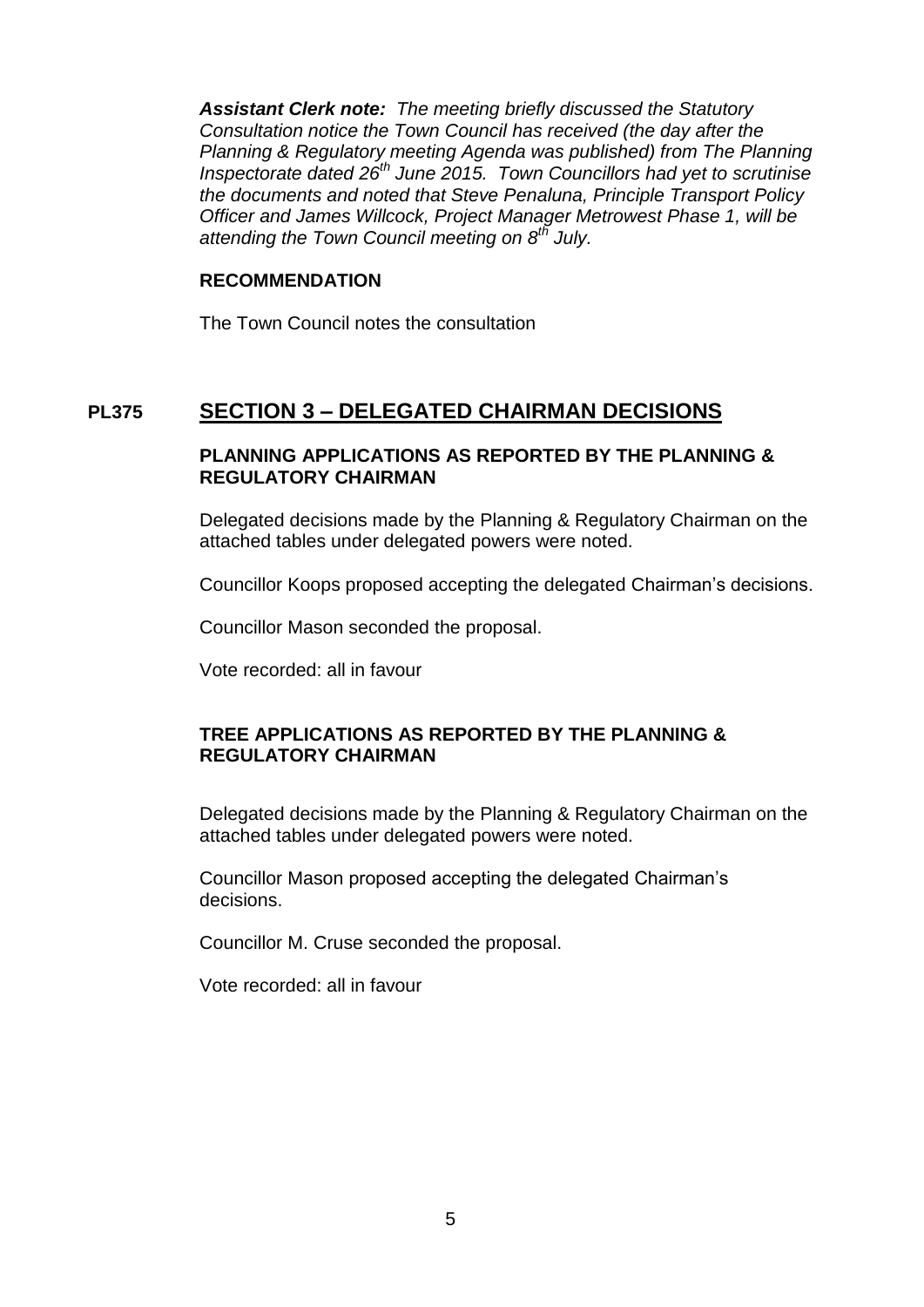# **PL375 SECTION 3 – DELEGATED CHAIRMAN DECISIONS - FOR INFORMATION**

# **PLANNING APPLICATIONS AS REPORTED BY THE PLANNING & REGULATORY CHAIRMAN**

| <b>APPLICATION</b> | <b>LOCATION</b>                                                 | <b>PROPOSAL</b>                                                                                                                                                                                                                                                                                      | <b>RECOMMENDATION</b>                                           |
|--------------------|-----------------------------------------------------------------|------------------------------------------------------------------------------------------------------------------------------------------------------------------------------------------------------------------------------------------------------------------------------------------------------|-----------------------------------------------------------------|
| NO.                |                                                                 |                                                                                                                                                                                                                                                                                                      |                                                                 |
| 15/P/1185/O        | Land to rear of 69 South<br>Road, Portishead, BS20<br>7DY       | Outline planning application for<br>the erection of a dwelling with<br>access not reserved for<br>subsequent approval                                                                                                                                                                                | No objection - subject to no valid objection from<br>neighbours |
| 15/P/1216/F        | 6 Clevedon Road,<br>Portishead, BS20 6TA                        | Single storey rear extension and<br>attached side garage                                                                                                                                                                                                                                             | No objection - subject to no valid objection from<br>neighbours |
| 15/P/1218/F        | 9A Frobisher Avenue,<br>Portishead, Bristol,<br><b>BS20 6XB</b> | Loft conversion and new dormer<br>window to front slope of roof                                                                                                                                                                                                                                      | No objection - subject to no valid objection from<br>neighbours |
| 15/P/1289/F        | Land at 1 Woodhill<br>Avenue, Portishead,<br><b>BS207EX</b>     | Removal of condition 10 of<br>planning approval 14/P/0833/F<br>(Erection of dwelling with<br>associated parking, bike and<br>refuse storage) which requires<br>the dwellings to be constructed to<br>a minimum of Code Level 3 of the<br>Code for Sustainable Homes as<br>the Code no longer applies | No objection - subject to no valid objection from<br>neighbours |
| 15/P/1290/F        | 7 Robin Place,<br>Portishead, BS20 7PX                          | Erection of a conservatory to<br>north east elevation                                                                                                                                                                                                                                                | No objection - subject to no valid objection from<br>neighbours |
| 15/P/1312/F        | 40 High Street,<br>Portishead, BS20 6EN                         | Existing external ATM replaced<br>with upgraded model.<br>Modification works to existing<br>access ramp                                                                                                                                                                                              | No objection.                                                   |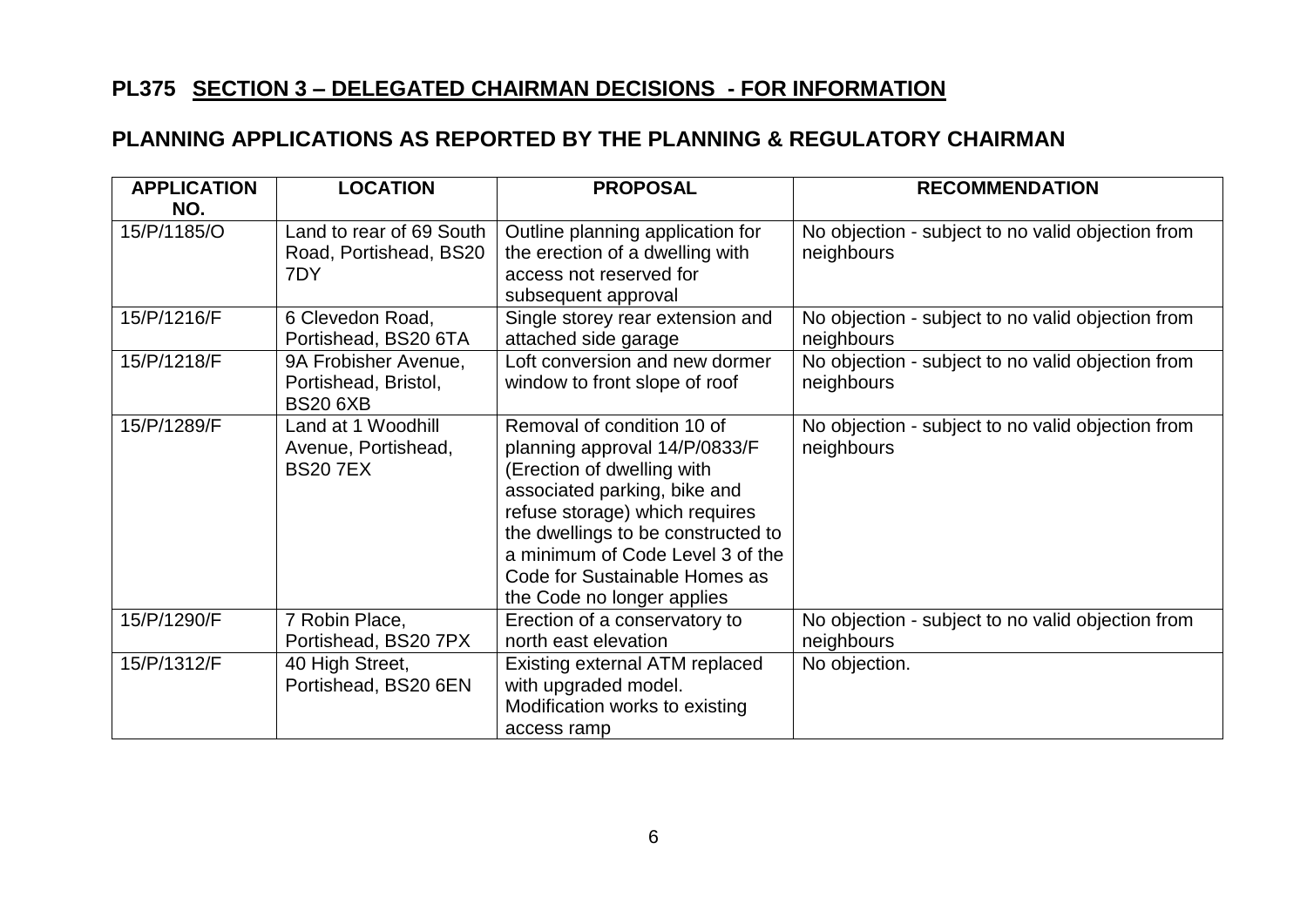| 15/P/1375/F   | 90 Merlin Park,            | Erection of a first floor side       | No objection - subject to no valid objection from |
|---------------|----------------------------|--------------------------------------|---------------------------------------------------|
|               | Portishead, BS20 8RN       | extension over existing garage       | neighbours                                        |
| 15/P/1392/NMA | Former Brackenwood         | Non material amendment to            | No objection - subject to no valid objection from |
|               | <b>Garden Centre, Nore</b> | planning permission 14/P/0467/F      | neighbours                                        |
|               | Road, Portishead, BS20     | (Erection of seven residential       |                                                   |
|               | 8DU                        | dwellings) to amend siting of        |                                                   |
|               |                            | Plots 1-3 and reduction in width     |                                                   |
|               |                            | of Plot 7. Alterations to elevations |                                                   |
|               |                            | to correspond with changes           |                                                   |
|               |                            |                                      |                                                   |

# **TREE APPLICATIONS AS REPORTED BY THE PLANNING & REGULATORY CHAIRMAN**

| <b>APPLICATION</b><br>NO. | <b>LOCATION</b> | <b>PROPOSAL</b> | <b>RECOMMENDATION</b> |
|---------------------------|-----------------|-----------------|-----------------------|
| None to report            |                 |                 |                       |

## **PL376 OTHER PLANNING MATTERS - FOR INFORMATION**

**1. THE FOLLOWING NOTIFICATIONS/ACKNOWLEDGEMENTS FROM NORTH SOMERSET COUNCIL WERE NOTED:-**

#### **A. APPLICATION WITHDRAWN**

i) 14/P/2015/MMA - Plot 10, Former St Joseph's School, 53 West Hill, Portishead

### **B. ENFORCEMENT CASES**

Updated list – as at 10.06.15